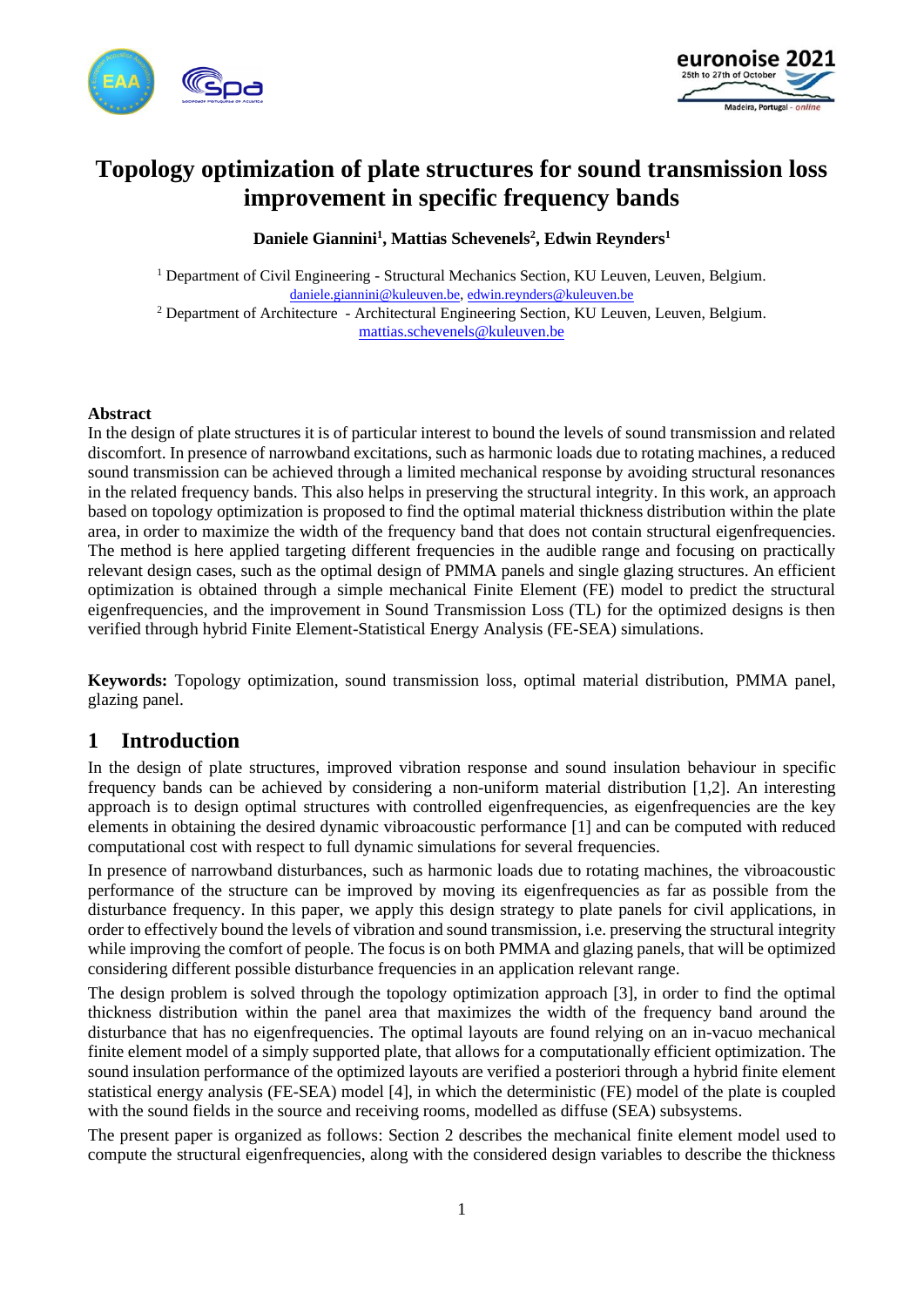

distribution. Section 3 presents the formulation of the topology optimization problem and the details of the associated solution procedure. The results of the topology optimization when optimizing the modal behaviour of the panel are shown in Section 4, while in Section 5 we verify the achieved improvements on the sound transmission loss by hybrid FE-SEA analyses. Finally, Section 6 concludes the paper with a summary of the main findings and drawing the related conclusions.

#### **2 Mechanical finite element model of the plate and design variables**

Referring to Figure 1, the plate panel is modelled as simply supported on its four edges, and discretized by 50  $\times$  50 Kirchhoff plate elements. The eigenfrequencies  $\omega_i$  and the modal shapes  $\Phi_i$  of the structure can be found by solving the following eigenvalue problem:

$$
\left(\omega_i^2 \mathbf{M} + \mathbf{K}\right) \mathbf{\Phi}_i = \mathbf{0} \tag{1}
$$

where  $K$  and  $M$  are the global stiffness and mass matrices respectively. The eigenfrequencies in Hz can be found as  $f_i = \omega_i/2\pi$ .

The thickness distribution is described by associating each e-th finite element with a design variable  $\gamma_e \in [0,1]$ that is used to scale the element thickness. The filtering scheme from [5] is applied to the field of design variables  $\gamma$ , in order to avoid spurious checkerboard layouts and mesh dependence in the obtained solution. Starting from  $\gamma_e$ , the filtered design variables are obtained through the following convolution type filter:

$$
\tilde{\gamma}_e = \frac{\sum_{j \in \mathbb{N}_{\mathcal{S},e}} \mathbf{w}(\mathbf{x}_j) \mathbf{v}_j \mathbf{v}_{e,j}}{\sum_{j \in \mathbb{N}_{\mathcal{S},e}} \mathbf{w}(\mathbf{x}_j) \mathbf{v}_j} \tag{2}
$$

where  $v_j$  is the volume of the *j*-th element and  $N_{s,e}$  is the set of neighbouring elements, i.e. the set of elements lying within a circle with radius  $r_{min}$  centred on the centroid of element e. The linear weighting function w( $x_j$ ) is given as:

$$
w(x_j) = r_{\min} - |\mathbf{x}_j - \mathbf{x}_e| \tag{3}
$$

where  $\mathbf{x}_j = (x_j, y_j)$  and  $\mathbf{x}_e = (x_e, y_e)$  are the coordinates of the centroids of elements j and e.

The filtered design variables are used to scale the thickness of each finite element between a minimum and a maximum value ( $t_{\text{min}}$  and  $t_{\text{max}}$  respectively), and then to accordingly scale its stiffness and mass matrices:

$$
\mathbf{t}_e = \mathbf{t}_{\min} + (\mathbf{t}_{\max} - \mathbf{t}_{\min}) \cdot \tilde{\gamma}_e \qquad \Rightarrow \qquad \mathbf{K}_e(\mathbf{t}_e) = \mathbf{K}_e(\mathbf{t} = 1) \cdot \mathbf{t}_e^3, \quad \mathbf{M}_e(\mathbf{t}_e) = \mathbf{M}_e(\mathbf{t} = 1) \cdot \mathbf{t}_e \tag{4}
$$

where  $K_e(t = 1)$  and  $M_e(t = 1)$  are the matrices related to reference elements with unitary thickness. The scaled element matrices are assembled to find the global matrices used in Eq. (1).



Figure 1 – Scheme of a simply supported plate discretized by finite elements.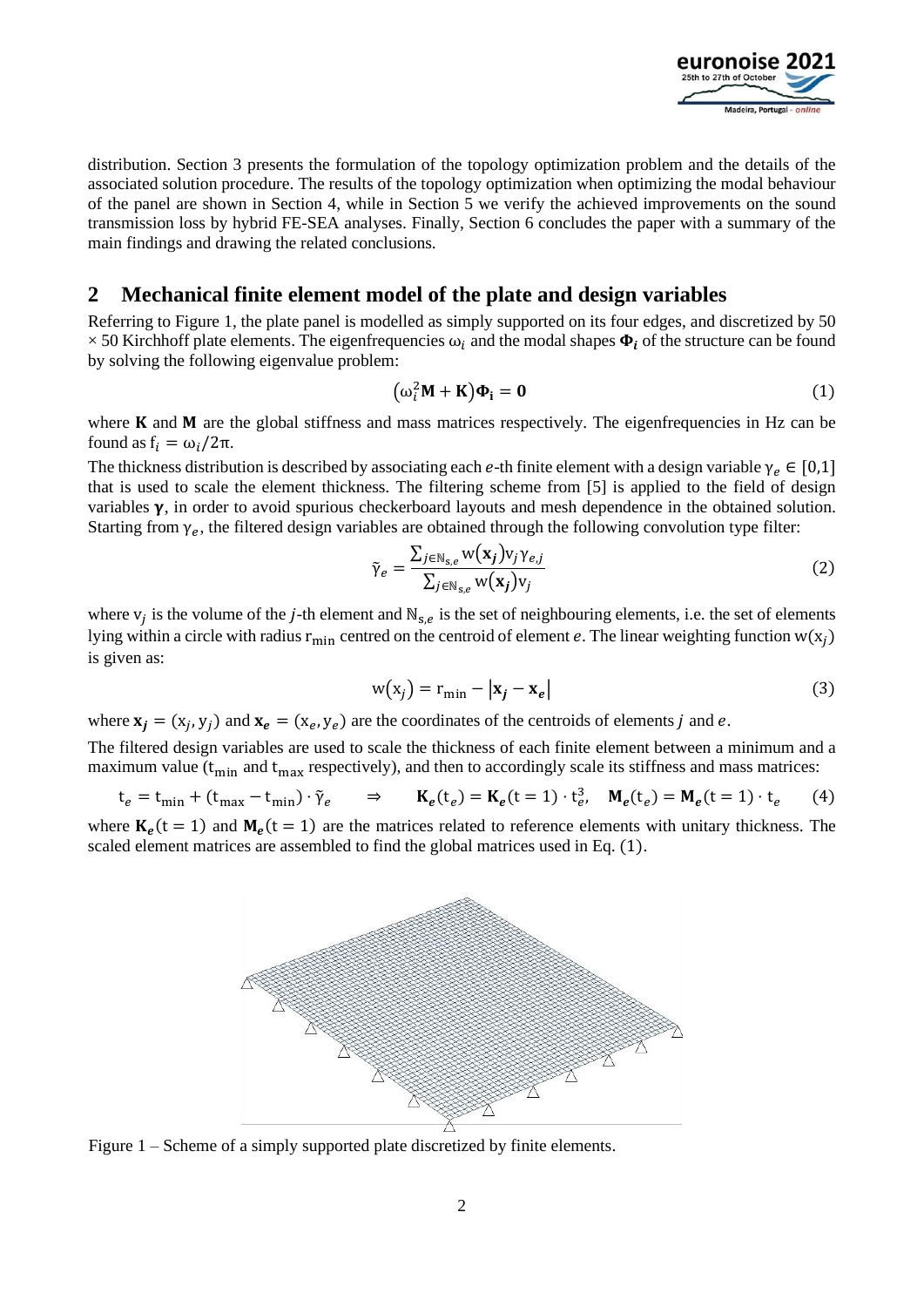

### **3 Formulation and solution of the topology optimization problem**

The design problem is formulated in order to find the optimal thickness distribution within the panel area, that maximizes the width of the frequency band with no structural eigenfrequencies around the disturbance frequency. This is achieved by considering the following objective function and constraints:

$$
\max_{\gamma,\beta} \beta
$$
  
subject to: 
$$
\begin{cases} \beta \le \frac{|f_i - f_c|}{f_c} & \forall i \\ \text{Vol} = \frac{\sum_e v_e \tilde{\gamma}_e}{\sum_e v_e} \le 1 \end{cases}
$$
 (5)

Referring to Figure 2, the focus is on the normalized distance  $|f_i - f_c|/f_c$  between the *i*-th eigenfrequency  $f_i$ and the disturbance frequency  $f_c$ . In order to maximize the normalized distance of the closest eigenfrequency, we introduce a further design variable β, that is used as the objective function to be maximized while imposing that β is lower than all the considered normalized distances. As it will be shown in the next Section, the final value of the objective function β will be therefore directly related to the width of the obtained frequency range with no eigenfrequencies. No particular constraints are imposed on the fraction of usable material Vol, that is free to vary between 0 and 1.

The formulated optimization problem in Eq. (5) is solved for local optimality using the gradient-based Method of Moving Asymptotes (MMA) [6]. The method iteratively updates the thickness distribution depending on the values and the derivatives of objective function and constraints, until all constraints are satisfied and a maximum in the objective function is found. In particular, the sensitivities of objective function and constraints are found analytically, by differentiating their expressions and by exploiting the expression for eigenvalue sensitivities found in [3].

We note that our preliminary numerical experiments have shown that the considered design problem results to be non-convex, and the local optimum found by the MMA in general depends on the initial set of design variables. In order to mitigate this effect and better approximate the global optimum, we therefore perform multiple optimizations for each considered design case, by considering different initial guesses consisting of uniform thickness distributions with different constant values.



Figure 2 – Illustrative mechanical response of a plate panel, with marked distance between the disturbance frequency  $f_c$  and the *i*-th eigenfrequency  $f_i$ .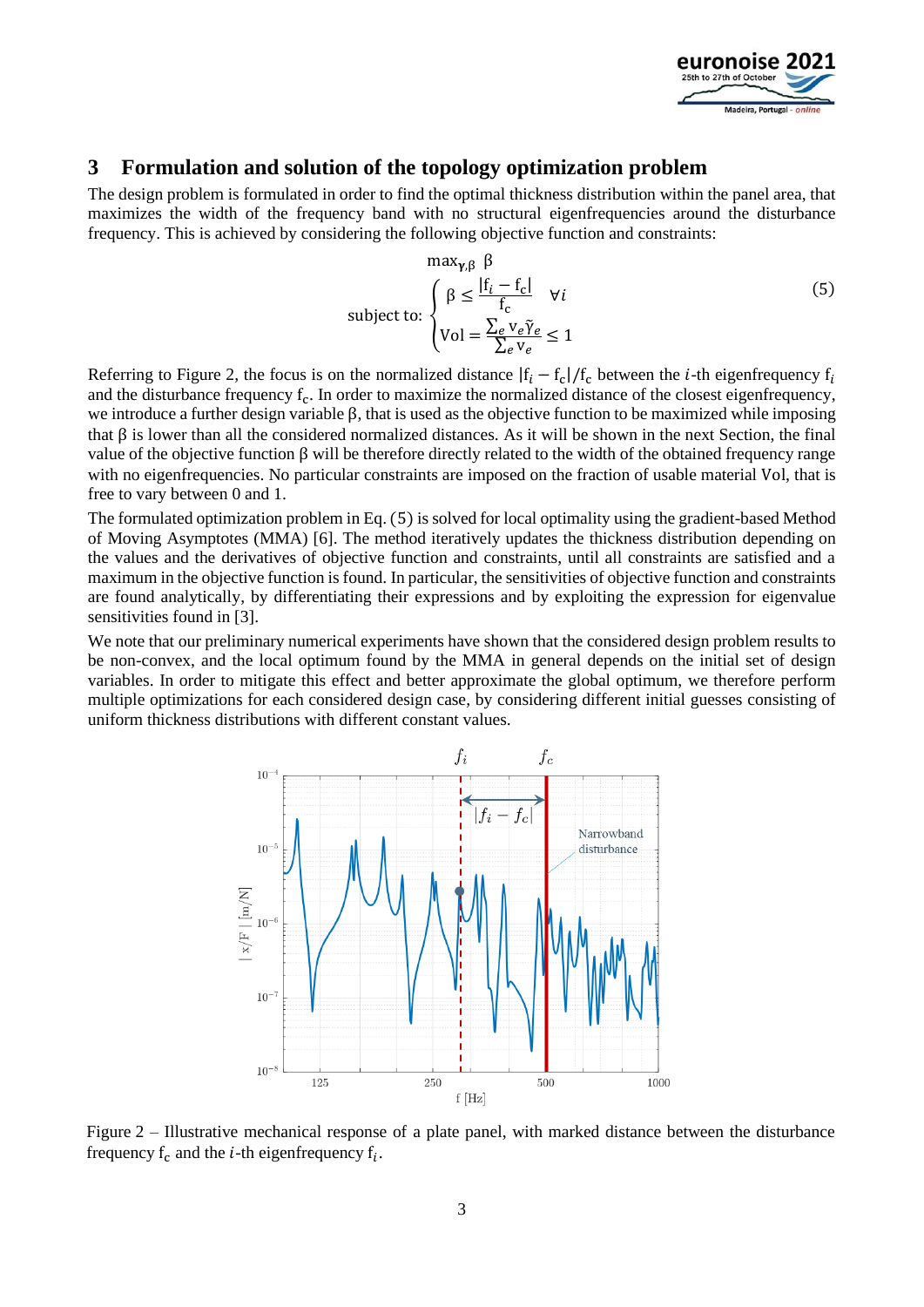

|             | $\rho$ [kg/m <sup>31</sup> | $E$ [GPa] | ν    |      | Panel dimensions                       | $t_{\min}$ [mm] | $t_{\text{max}}$ [mm] |
|-------------|----------------------------|-----------|------|------|----------------------------------------|-----------------|-----------------------|
| <b>PMMA</b> | 1275                       | 4.5       | 0.35 | 0.06 | $1~\mathrm{m} \times 1~\mathrm{m}$     |                 | 60                    |
| Glazing     | 2500                       | 62        | 0.22 | 0.01 | $1.25 \text{ m} \times 1.25 \text{ m}$ |                 |                       |

|  |  | Table 1 – Material and geometrical properties of the considered PMMA and glazing panels. |  |  |  |  |
|--|--|------------------------------------------------------------------------------------------|--|--|--|--|
|  |  |                                                                                          |  |  |  |  |

The design targets practical applications related to single PMMA and glazing panels, that due to the varying thickness will be translucent but not fully transparent. The considered material parameters (mass density ρ, Young modulus E, Poisson ration ν, damping loss factor η), along with the panel dimensions and the range of variation  $[t_{\min}, t_{\max}]$  for the thickness are listed in Table 1.

### **4 Optimization results: designed layouts**

The optimized layouts for PMMA and glazing panels are shown in Figures 3 and 4 respectively, while the corresponding values of the objective function β are listed in Tables 2 and 3. As previously mentioned, β directly relates to the width of the obtained frequency band with no eigenfrequencies: in the Tables also its reference values for  $1/3$ -octave and octave bands are reported. Different disturbance frequencies  $f_c$  have been considered for the designs, all in a relevant range for practical applications between 125 and 2000 Hz.

The optimized layouts show how the algorithm is able to effectively modulate the thickness within the panel area, in order to properly tailor the stiffness and mass distributions and control the eigenfrequencies of the system. In particular, we see how the complexity in the geometric features described by the thickness distribution increases at higher target disturbance frequencies, as higher order modes need to be controlled with a more detailed modulation of the panel properties.

Also, we see how the relative width of the obtained frequency band with no eigenfrequencies decreases as the target disturbance frequency increases: at higher frequencies, the frequency bands (i.e. 1/3-octave bands and octave bands) become wider, and therefore they involve a higher number of modes to be controlled. Even if this makes it more difficult to obtain a wide frequency band with no eigenfrequencies, for all the presented design cases at least around a 1/3-octave band with no eigenfrequencies around the disturbance has been obtained.



Figure 3 – Optimized layouts for the PMMA panel: (a)  $f_c = 250 Hz$ , (b)  $f_c = 500 Hz$ , (c)  $f_c = 1000 Hz$ , (d)  $f_c = 2000 Hz$ .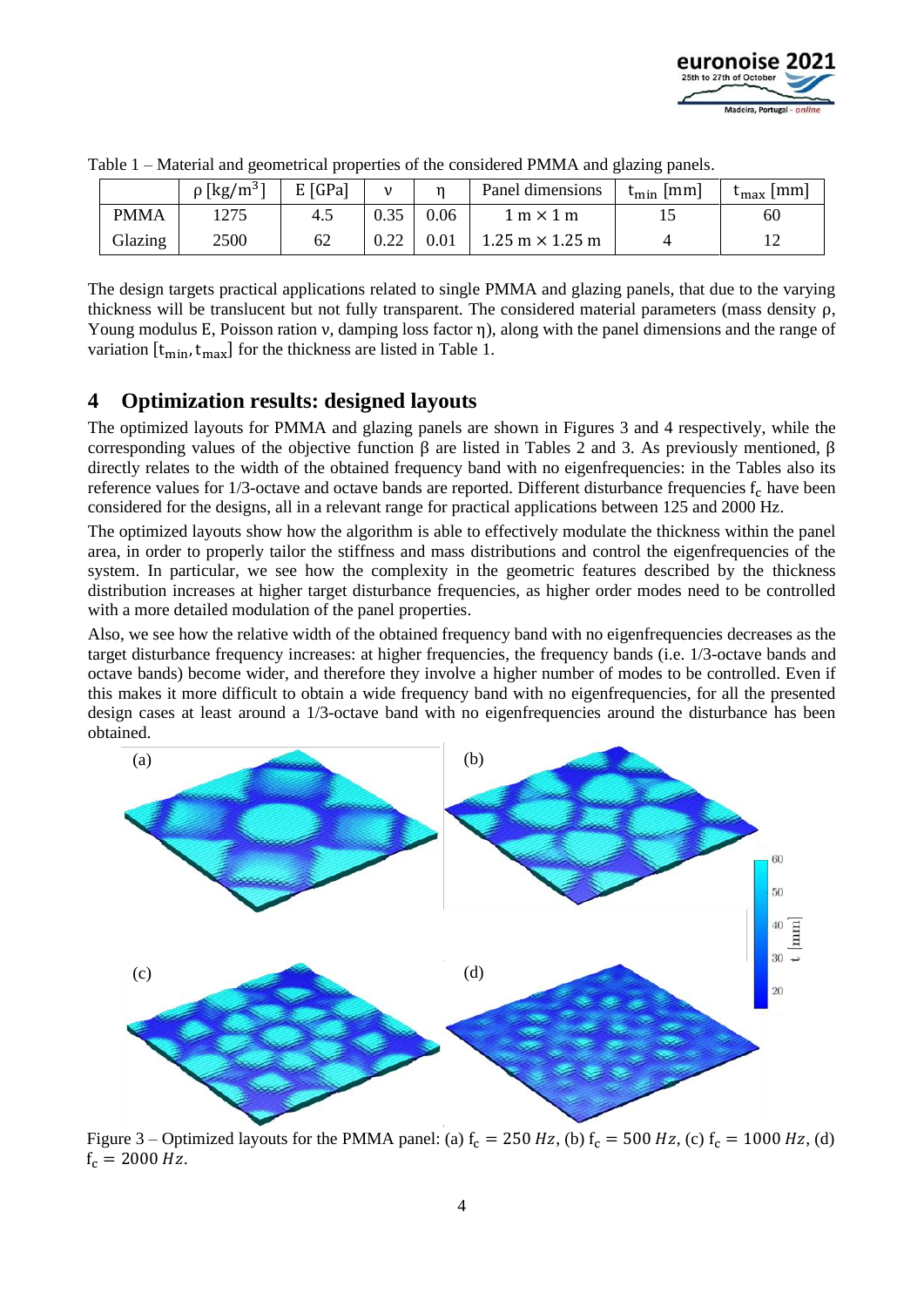



Table 2 – Objective functions for the PMMA optimized layouts in Figure 3

Figure 4 – Optimized layouts for the glazing panel: (a)  $f_c = 125$  Hz, (b)  $f_c = 250$  Hz, (c)  $f_c = 500$  Hz.

| Layout     | (a) $f_c = 125$ Hz | (b) $f_c = 250$ Hz | (c) $f_c = 500$ Hz |  |  |  |  |  |
|------------|--------------------|--------------------|--------------------|--|--|--|--|--|
| $\beta(*)$ | 0.278              | 0.207              | 0.138              |  |  |  |  |  |
|            |                    |                    |                    |  |  |  |  |  |

Table 3 – Objective functions for the glazing optimized layouts in Figure 4

(\*) β = 0.1225: 1/3-octave band with no eigenfrequencies, β = 0.4142: octave band with no eigenfrequencies

#### **5 Sound transmission loss computation through the FE-SEA model**

Pushing eigenfrequencies away from the disturbance reduces the vibration response of the structure and therefore is effective in preserving the structural integrity. In the following we will also verify how this considered design objective allows to improve the sound insulation behaviour.

The performances of the optimized layouts in terms of sound transmission loss (TL) are computed through the hybrid FE-SEA (Finite Element – Statistical Energy Analysis) modelling framework [4,7]: in this case the plate is modelled deterministically through finite elements to capture its vibration behaviour in full detail, while the sound fields in the source and receiving rooms are modelled as diffuse (SEA) subsystems. The diffuse sound fields in the transmission rooms and the deterministic plate model are coupled by employing the diffuse field reciprocity relationship [8], resulting in a full transmission suite (room-wall-room) model [4,9,10].

The sound transmission loss is computed as  $TL = 10 \log 1/\tau$ , where the sound transmission coefficient  $\tau$  is defined as the ratio between the power flow from room 1 to room 2 through the panel and the incident sound power on the wall in room 1, and is computed from the so-called coupling loss factor  $\eta_{12}$  between the rooms. Although the sound transmission loss results to be a random quantity (as the sound fields in the rooms are random diffuse fields), only its mean (i.e., ensemble averaged) value will be of interest in order to predict the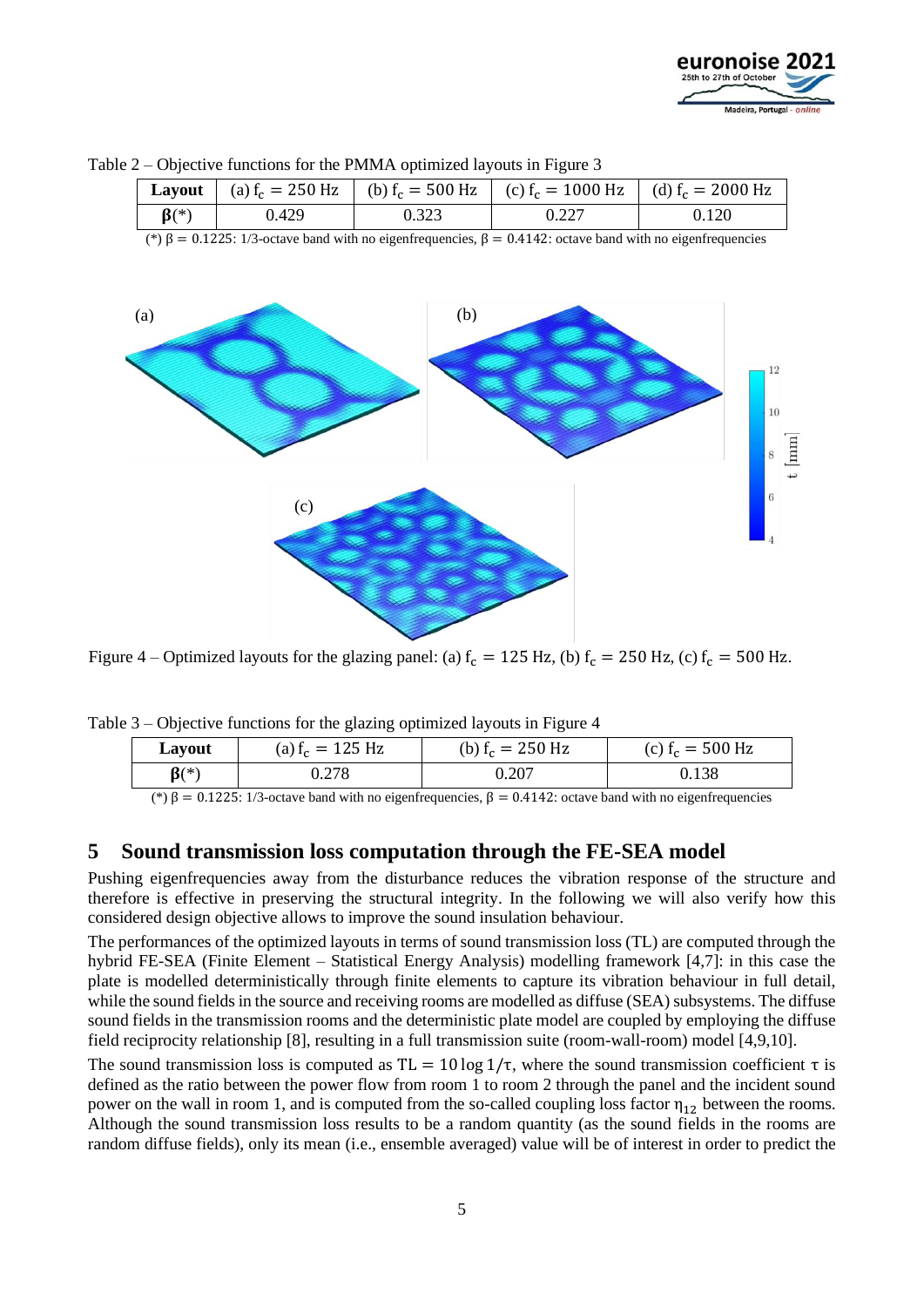

mean sound insulation of the panel. The mean sound transmission loss will depend on the frequency and on the panel properties, i.e. its geometry, size and material.

The sound transmission loss of the optimized layouts is shown in Figures 5 and 6, for PMMA and glazing panels respectively. Also, we show a comparison with reference uniform layouts that have the same mass as the optimized one. For all the considered cases both the harmonic behaviour and averaged curves in 1/3-octave bands are shown.

In the plots we can clearly see how the modal behaviour of the panel around the disturbance frequency is suppressed in the optimized layouts, as resonance dips, associated with structural eigenfrequencies, are effectively pushed away from the disturbance. This introduces a flattening in the harmonic transmission loss curves for the targeted frequency ranges, with associated improvements in the sound transmission loss around 5-10 dB with respect to the dip values. A flattened transmission loss curve increases also the robustness of the configuration to possible uncertainties in system parameters associated with the disturbance frequency and/or with the features of the structure, i.e. it reduces the probability that the disturbance frequency matches a resonance dip.

An improvement in the sound transmission loss can be seen also when averaging the curves in 1/3-octave bands. This especially holds for PMMA panels: in this case the optimized plates show improvements around 7 dB at the frequencies of the disturbance, when compared with the corresponding uniform plates. This kind of improvement is still present also for glazing panels, but results to be quantitatively lower. We motivate this by considering that the resonance dips in the glazing are more pronounced than in the PMMA, but also less



Figure 5 – Sound transmission loss curves for the PMMA layouts: (a)  $f_c = 250$  Hz, (b)  $f_c = 500$  Hz, (c)  $f_c =$ 1000 Hz, (d)  $f_c = 2000$  Hz. Red curves refer to the optimized panels, while blue curves refer to uniform panels with the same mass as the optimized ones. Solid lines refer to harmonic plots, while dashed lines refer to averaging in 1/3-octave bands.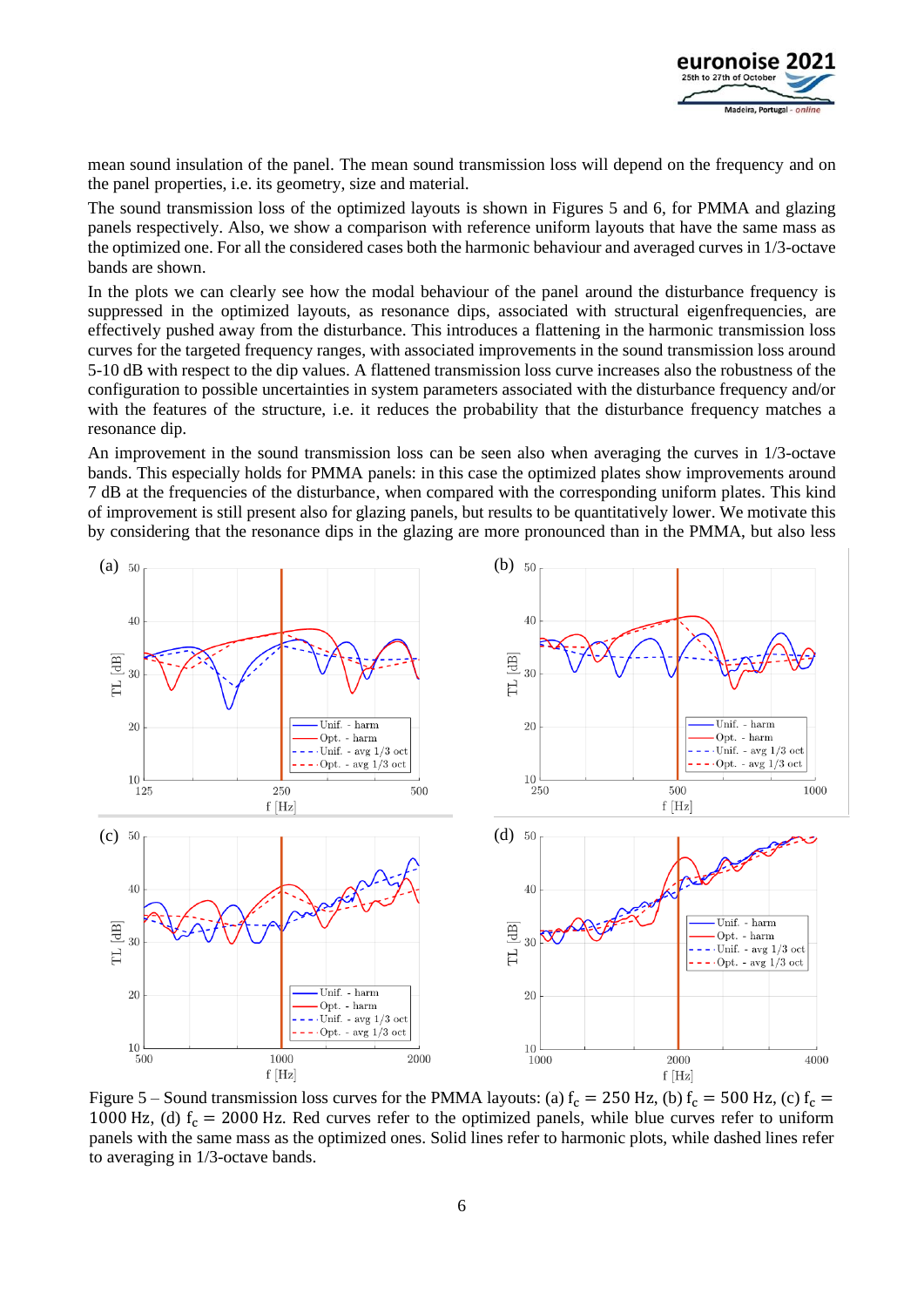



Figure 6 – Sound transmission loss curves for the glazing layouts: (a)  $f_c = 125$  Hz, (b)  $f_c = 250$  Hz, (c)  $f_c =$ 500 Hz. Red curves refer to the optimized panels, while blue curves refer to uniform panels with the same mass as the optimized ones. Solid lines refer to harmonic plots, while dashed lines refer to averaging in 1/3 octave bands.

wide in frequency, due to the low glazing damping properties (cf. Table 1). So we will have a different weight with respect to the PMMA when averaging the TL within 1/3-octave bands. Also, the admissible thickness range for the PMMA is bigger than the one for glazing, as for PMMA  $t_{max} = 4 \cdot t_{min}$  and for glazing  $t_{max} =$  $3 \cdot t_{\text{min}}$ .

#### **6 Conclusions**

In this paper, topology optimization has been applied to design PMMA and glazing single plate panels with improved vibroacoustic behaviour in specific frequency bands.

The material thickness distribution within the panel area has been optimized in order to maximize the width of the frequency range with no structural eigenfrequencies around a specific narrowband disturbance. The optimization has been carried out relying on an in-vacuo mechanical finite element model to compute the structural eigenfrequencies, that allows for a computationally efficient design procedure. The performance of the optimized panels in terms of sound transmission loss have been a posteriori verified through a finite element – statistical energy analysis (FE-SEA).

Different PMMA and glazing panels have been designed considering different target disturbance frequencies between 125 and 2000 Hz, obtaining at least a 1/3-octave band with no eigenfrequencies for all the considered design cases. The computation of the sound transmission loss shows how the proposed design methodology is